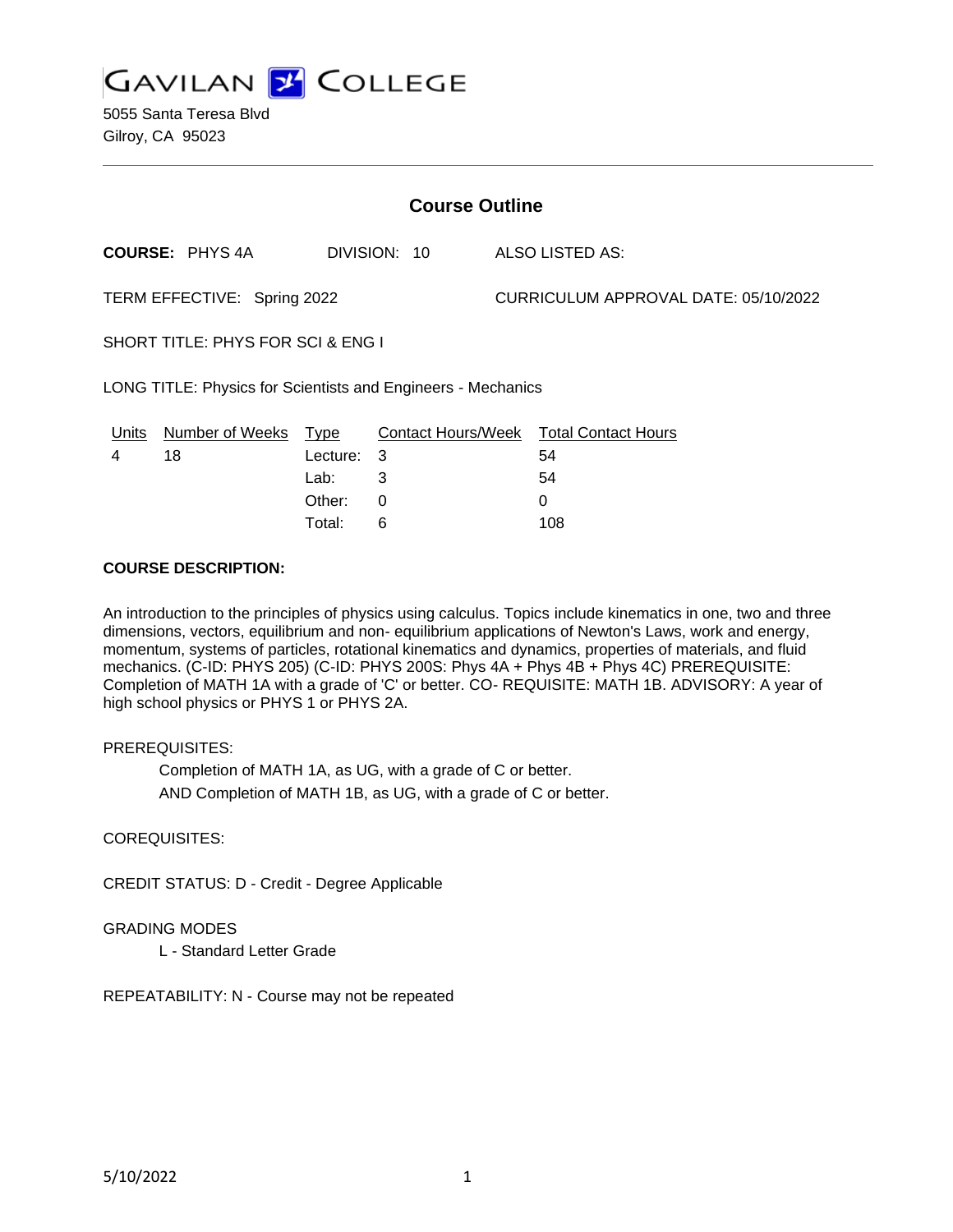SCHEDULE TYPES:

- 02 Lecture and/or discussion
- 03 Lecture/Laboratory
- 04 Laboratory/Studio/Activity
- 047 Laboratory LEH 0.7
- 05 Hybrid
- 71 Dist. Ed Internet Simultaneous
- 72 Dist. Ed Internet Delayed
- 73 Dist. Ed Internet Delayed LAB
- 737 Dist. Ed Internet LAB-LEH 0.7

# **STUDENT LEARNING OUTCOMES:**

By the end of this course, a student should:

- 1. Identify, describe, compare and contrast the various units of numbers and their significance.
- 2. Describe vectors and their manipulation and use them as problem solving tools.
- 3. Identify, describe, compare and contrast distance, displacement, speed, velocity and acceleration.
- 4. Identify, describe, compare and contrast various forces, Newton's Laws, conservation of momentum, conservation of energy, power and work.
- 5. Identify, describe, compare and contrast rotational kinematics and dynamics.
- 6. Identify and describe simple harmonic motion.
- 7. Identify and describe the role of calculus as a tool to describe the physical world.

# **COURSE OBJECTIVES:**

By the end of this course, a student should:

- 1. Predict the future trajectory of an object moving in two dimensions with uniform acceleration.
- 2. Analyze a physical situation with multiple constant forces acting on a point mass using Newtonian mechanics.

3. Analyze a physical situation with multiple forces acting on a point mass or extended object using concepts of work and energy.

4. Demonstrate a basic conceptual understanding of the fundamental concepts and definitions needed to solve problems in classical Newtonian mechanics.

5. Analyze situations involving applications of Newtonian Mechanics: gravitation and fluids mechanics.

6. Analyze real-world experimental data, including appropriate use of units and significant figures, and relate the results of experimental data to the physical concepts discussed in the lecture portion of the class.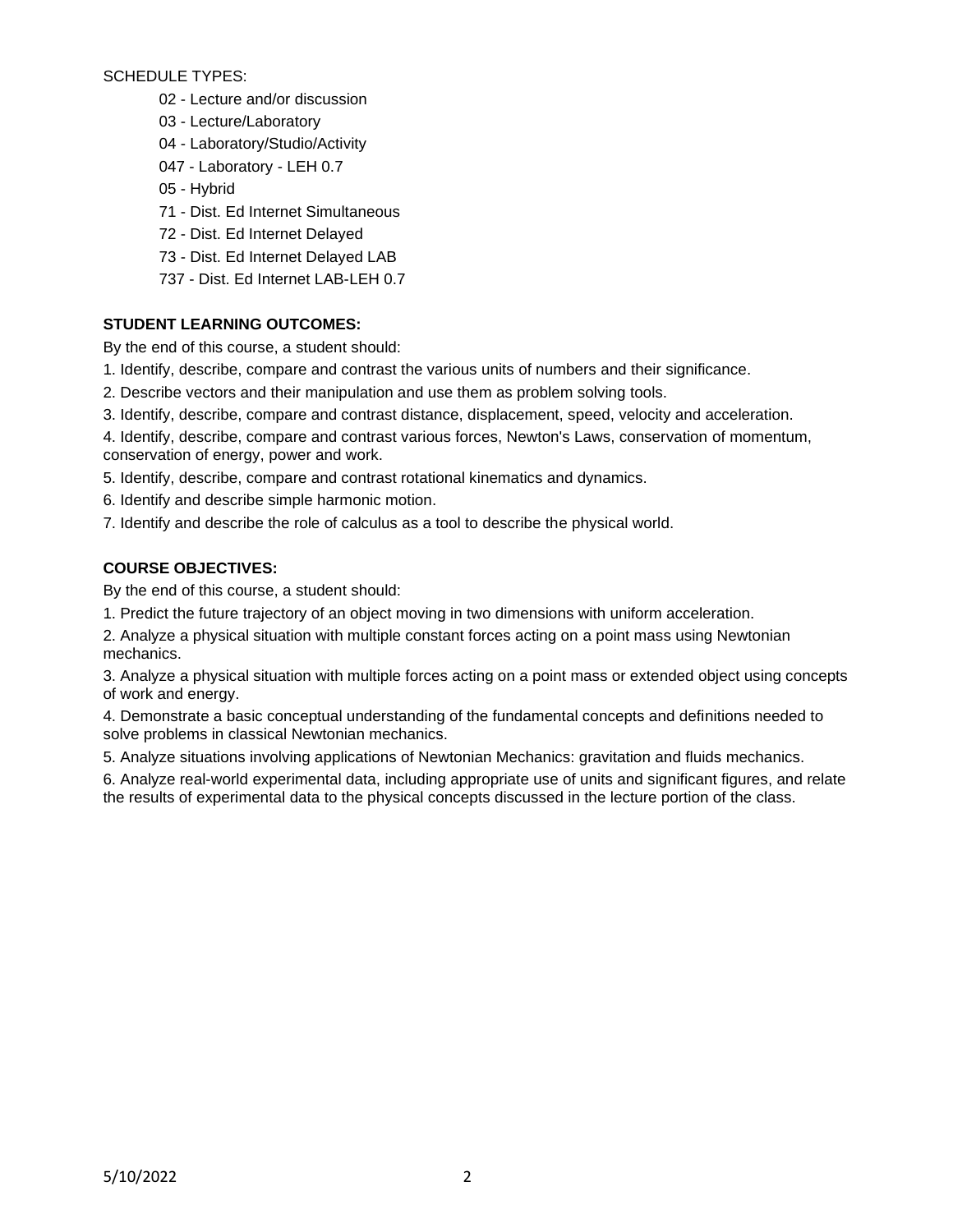### **CONTENT, STUDENT PERFORMANCE OBJECTIVES, OUT-OF-CLASS ASSIGNMENTS**

### Curriculum Approval Date: 05/10/2022

# **LECTURE CONTENT:**

### 3 HOURS

- 1. Units and Measurement
- 1.1 The Scope and Scale of Physics
- 1.2 Units and Standards
- 1.3 Unit Conversion
- 1.4 Dimensional Analysis
- 1.5 Estimates and Fermi Calculations
- 1.6 Significant Figures
- 1.7 Solving Problems in Physics
- 3 HOURS
- 2. Vectors
- 2.1 Scalars and Vectors
- 2.2 Coordinate Systems and Components of a Vector
- 2.3 Algebra of Vectors
- 2.4 Products of Vectors
- 3 HOURS
- 3. Motion Along a Straight Line
- 3.1 Position, Displacement, and Average Velocity
- 3.2 Instantaneous Velocity and Speed
- 3.3 Average and Instantaneous Acceleration
- 3.4 Motion with Constant Acceleration
- 3.5 Free Fall
- 3.6 Finding Velocity and Displacement from Acceleration
- 3 HOURS
- 4. Motion in Two and Three Dimensions
- 4.1 Displacement and Velocity Vectors
- 4.2 Acceleration Vector
- 4.3 Projectile Motion
- 4.4 Uniform Circular Motion
- 4.5 Relative Motion in One and Two Dimensions
- 6 HOURS
- 5. Newton's Laws of Motion
- 5.1 Forces
- 5.2 Newton's First Law
- 5.3 Newton's Second Law
- 5.4 Mass and Weight
- 5.5 Newton's Third Law
- 5.6 Common Forces
- 5.7 Drawing Free-Body Diagrams
- 3 HOURS
- 6. Applications of Newton's Laws
- 6.1 Solving Problems with Newton's Laws
- 6.2 Friction
- 6.3 Centripetal Force
- 6.4 Drag Force and Terminal Speed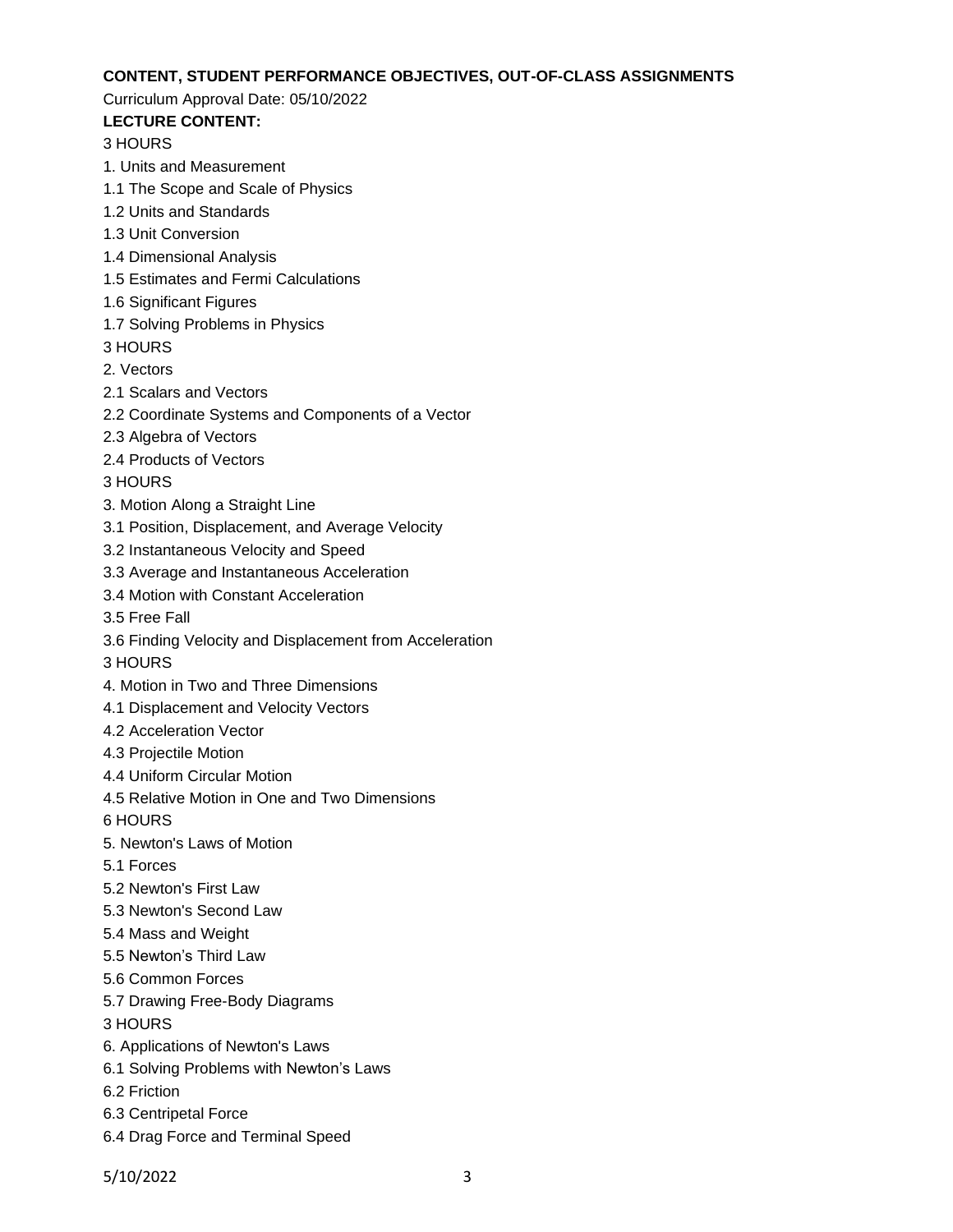3 HOURS 7. Work and Kinetic Energy 7.1 Work 7.2 Kinetic Energy 7.3 Work-Energy Theorem 7.4 Power 3 HOURS 8. Potential Energy and Conservation of Energy 8.1 Potential Energy of a System 8.2 Conservative and Non-Conservative Forces 8.3 Conservation of Energy 8.4 Potential Energy Diagrams and Stability 8.5 Sources of Energy 6 HOURS 9. Collisions and Momentum 9.1 Linear Momentum 9.2 Impulse and Collisions 9.3 Conservation of Linear Momentum 9.4 Types of Collisions 9.5 Collisions in Multiple Dimensions 9.6 Center of Mass 9.7 Rocket Propulsion 6 HOURS 10. Fixed-Axis Rotation 10.1 Rotational Variables 10.2 Rotation with Constant Angular Acceleration 10.3 Relating Angular and Translational Quantities 10.4 Moment of Inertia and Rotational Kinetic Energy 10.5 Calculating Moments of Inertia 10.6 Torque 10.7 Newton's Second Law for Rotation 10.8 Work and Power for Rotational Motion 3 HOURS 11. Angular Momentum 11.1 Rolling Motion 11.2 Angular Momentum 11.3 Conservation of Angular Momentum 3 HOURS 12. Static Equilibrium and Elasticity 12.1 Conditions for Static Equilibrium 12.2 Examples of Static Equilibrium 12.3 Stress, Strain, and Elastic Modulus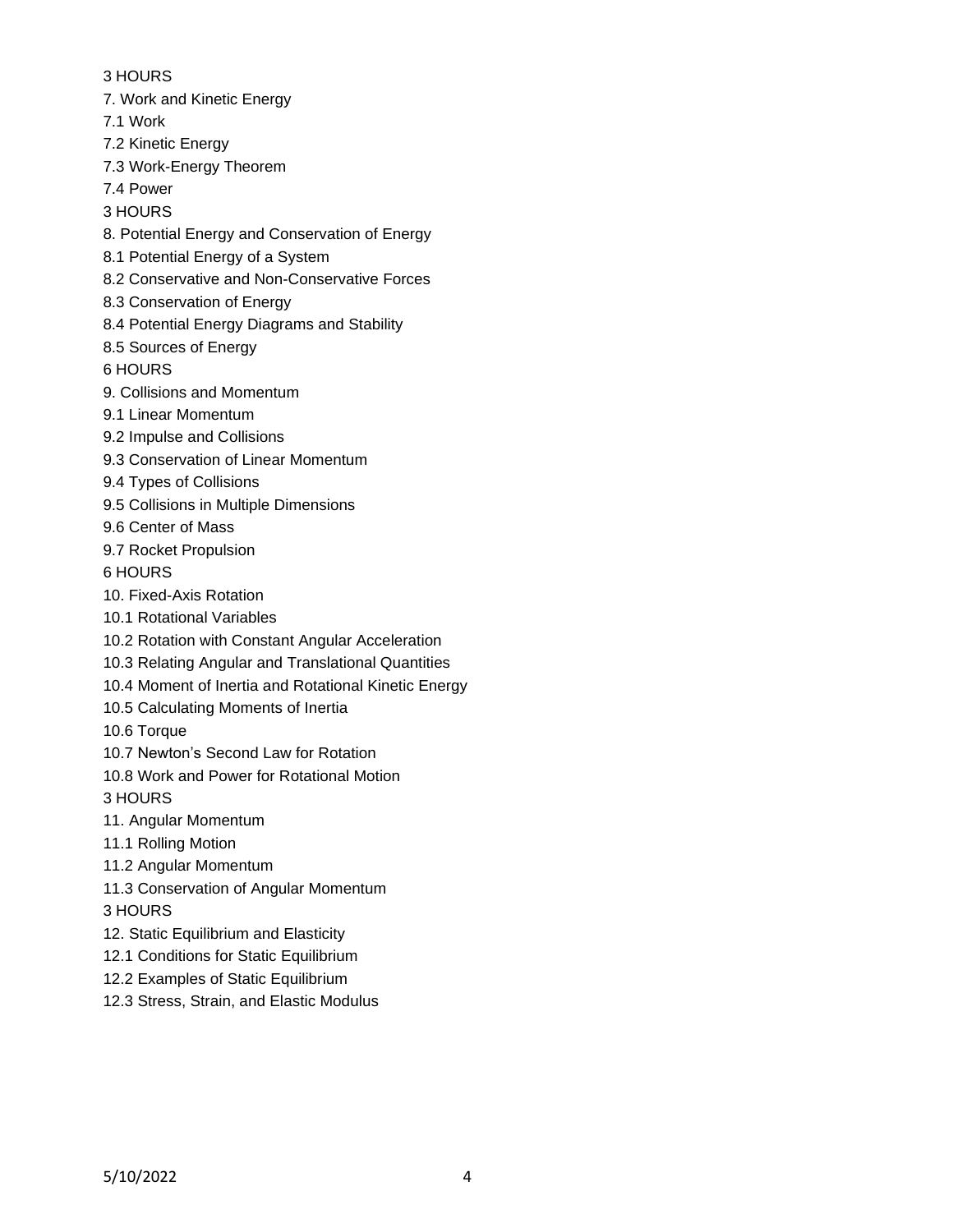# 3 HOURS

13. Gravitation

13.1 Newton's Law of Universal Gravitation

13.2 Gravitation Near Earth's Surface

13.3 Gravitational Potential Energy and Total Energy

13.4 Satellite Orbits and Energy

13.5 Kepler's Laws of Planetary Motion

4 HOURS

- 14. Fluid Mechanics
- 14.1 Fluids, Density, and Pressure
- 14.2 Measuring Pressure
- 14.3 Pascal's Principle and Hydraulics
- 14.4 Archimedes? Principle and Buoyancy
- 14.5 Fluid Dynamics
- 14.6 Bernoulli's Equation
- 14.7 Viscosity

2 HOURS

Final Exam

Total 54 Hours

# **LAB CONTENT:**

The Lab activities for the course will be divided as: (a) Experimental activities or educational simulations (50%) (b) Problem-Solving activities using computational tools and programming (50%) 6 HOURS LAB: Basic Introduction to a high order programming language such as MATLAB or Octave. 3 HOURS LAB: Free-fall determination of g. 3 HOURS LAB: Moving Man: One Dimensional Kinematics 3 HOURS LAB: Finding resultant vectors. 3 HOURS LAB: Projectile motion. 3 HOURS LAB: Acceleration of a system subjected to unbalanced forces. 3 HOURS LAB: Frictional forces 3 HOURS LAB: Centripetal acceleration and uniform circular motion. 3 HOURS LAB: Conservation of energy using springs 3 HOURS LAB: Conservation of energy using pendulum 3 HOURS LAB: Conservation of momentum - collisions 3 HOURS LAB: Angular acceleration of rotating objects.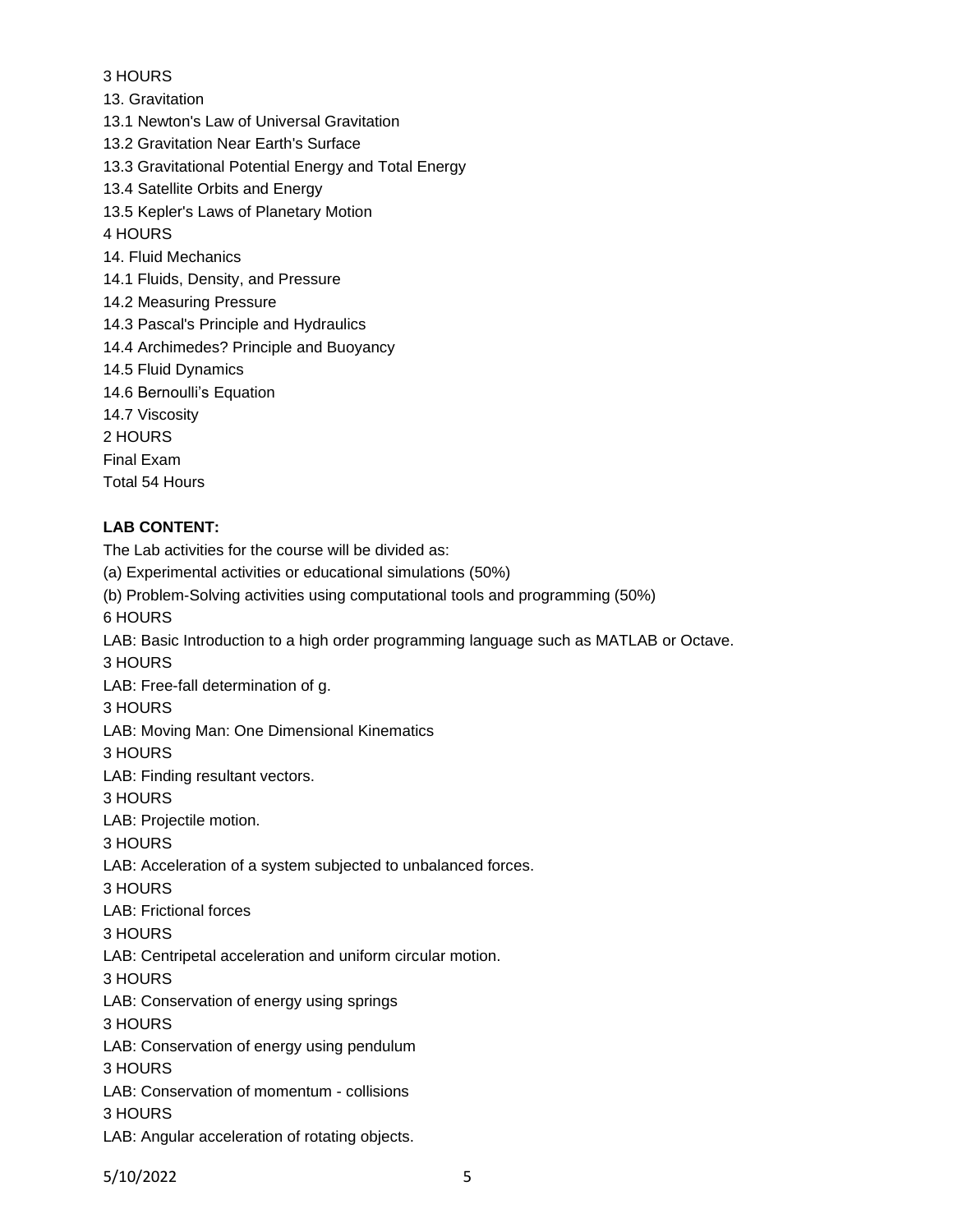3 HOURS LAB: Equilibrium of a rigid bar subjected to torques. 3 HOURS LAB: Conservation of momentum for multi-particle systems. 3 HOURS LAB: Stress-strain behavior of solids. 3 HOURS LAB: Gravity and Orbits 3 HOURS LAB: Buoyancy and Torricelli's Tower. Total 54 Hours

### **METHODS OF INSTRUCTION:**

Lecture/discussion. Laboratory exercises. Group projects.

#### **OUT OF CLASS ASSIGNMENTS:**

Required Outside Hours 54

Assignment Description

Regularly assigned homework that requires students to analyze and study pertinent text material, solved examples and lecture notes.

Required Outside Hours 54

Assignment Description

Regularly assigned homework that requires students to apply the principles and skills covered in class by solving related problems using analytical and computational methods.

#### **METHODS OF EVALUATION:**

Objective examinations Evaluation Percent 60 Evaluation Description In-class written exams.

Writing assignments Evaluation Percent 20 Evaluation Description Lab reports.

Problem-solving assignments Evaluation Percent 20 Evaluation Description Homework, quizzes, projects.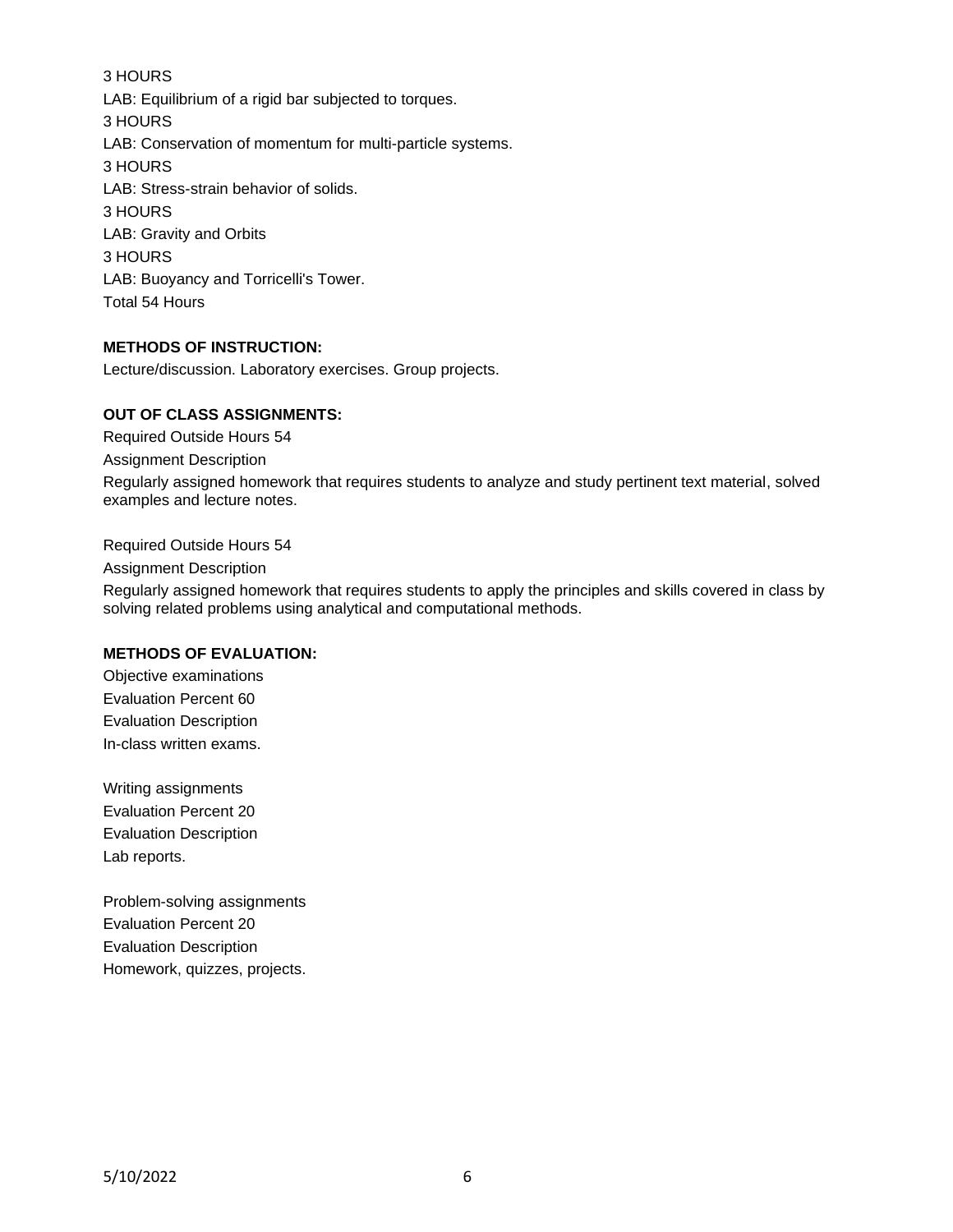### **REPRESENTATIVE TEXTBOOKS:**

University Physics Volume 1, Ling, Moebs and Sanny, OPENSTAX, 2021. ISBN: ISBN-10: 1-947172-20-4 Rationale: Open Source. 12 Grade Verified by: David Argudo

University Physics Volume 2, Ling, Moebs and Sanny, OPENSTAX, 2021. ISBN: ISBN-10: 1-947172-21-2 Rationale: Open Source 12 Grade Verified by: David Argudo

University Physics Volume 3, Ling, Moebs and Sanny, OPENSTAX, 2021. ISBN: ISBN-10: 1-947172-22-0 Rationale: Open Source 12 Grade Verified by: David Argudo Loyd, David. Physics Lab Manual 4th Edition, Cengage Learning (ISBN: 9781285650043 )

RECOMMENDED TEXTBOOKS OR OTHER MATERIALS: UCD: Physics 9A ? Classical Mechanics by Tom Weideman :https://phys.libretexts.org/Courses/University\_of\_California\_Davis/UCD%3A\_Physics\_9A\_\_Classical\_Mech anics